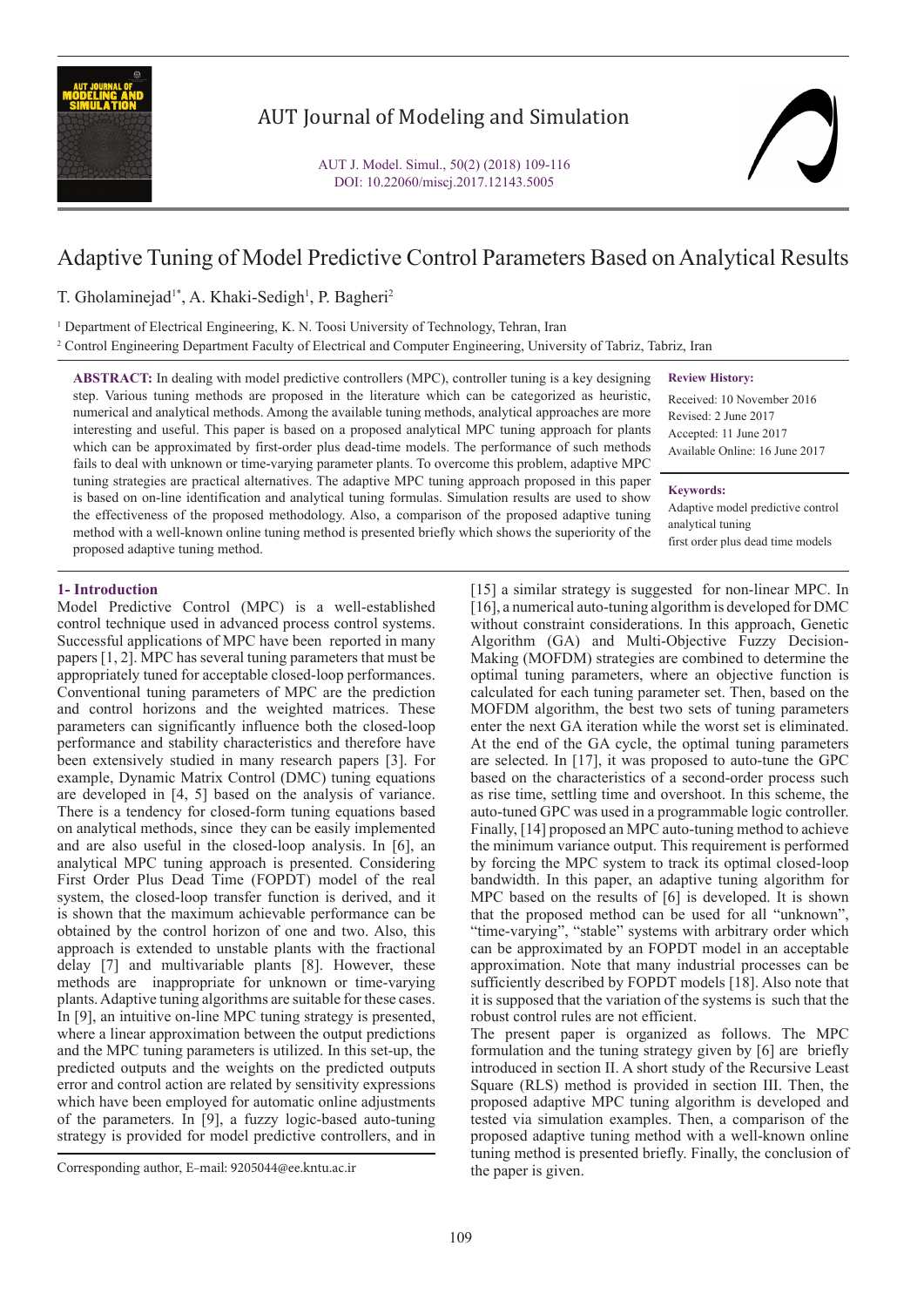#### **2- Analytically MPC tuning approach [6]**

In [6], a standard structure in state-space form has been presented to formulate MPC tuning problem for FOPDT model of a real plant. In this section, this approach is briefly studied. Consider the following stable FOPDT model of a plant,

$$
G_p(s) = \frac{ke^{-\theta_d s}}{\tau s + 1} \tag{1}
$$

using the sampling time  $T<sub>s</sub>$ , the discrete time model is:

$$
G_p(z^{-1}) = \frac{k(1-a)z^{-d-1}}{1 - az^{-1}}
$$
\n(2)

where  $a = e^{-T_s/\tau}$  and the dead time is considered to be an integer multiple of the sampling time, i.e.  $d = \theta_d / T_s$ . The typical finite optimal control problem for MPC is

$$
\min_{\Delta \mathbf{u}(n)} (\mathbf{w}(n) - \mathbf{y}_P(n))^T \mathbf{Q}(\mathbf{w}(n) - \mathbf{y}_P(n)) + (\Delta \mathbf{u}(n))^T \mathbf{R}(\Delta \mathbf{u}(n))
$$
  
*s.t.*  $u_{\text{min}} \le u(n+i|n) \le u_{\text{max}}$ ,  $i = 0, 1, ..., M-1$   
 $y_{\text{min}} \le y_P(n+j|n) \le y_{\text{max}}$ ,  $j = N_1, N_1 + 1, ..., N_2$  (3)

where

$$
\mathbf{w}(n) = [w(n) \ w(n) \cdots w(n)]_{P\times 1}^{\mathrm{T}}
$$
\n
$$
\mathbf{y}_P(n) = \begin{bmatrix} \hat{y}_P(n + N_1|n) \\ \hat{y}_P(n + N_1 + 1|n) \\ \vdots \\ \hat{y}_P(n + N_2|n) \end{bmatrix}_{P\times 1}, \ \Delta \mathbf{u}(n) = \begin{bmatrix} \Delta u(n) \\ \Delta u(n+1) \\ \vdots \\ \Delta u(n + M - 1) \end{bmatrix}_{M\times 1}
$$
\n(4)

**Q** = diag{ $q_1, q_2, \dots, q_p$ }, **R** =  $k^2(1-a)^2$ diag{ $r_1, r_2, \dots, r_M$ }

and  $N_1 = d+1$ ,  $N_2 = d+P$ ; *P* is the prediction horizon, *M* is the control horizon.  $w(n)$  is the desired reference signal;  $\hat{y}_P(|n)$  is the predicted value of the plant output at the instance *n* and  $\Delta u(n)$  is the control effort at time *n*. Also **Q** and diag{} is a diagonal matrix. It is known in the MPC tuning problem that the weight matrices are more dominant on system performance than other tuning parameters [19].  $\hat{y}_P(\cdot | n)$  is the predicted value of  $\hat{y}_P(\cdot | n)$  is the predicted value of instance *n* and  $\Delta \mathbf{u}(n)$  is the control ef and **R** are the weight matrices of the and diag  $\{\}$  is a diagonal matrix. It and **R** are the weight matrices of the cost function (3),  $q_1 = 1$ Thus, the weights on the cost function (3), namely,  $q_2$ ,  $q_3$ ,...,  $q_p$  and  $r_1$ ,  $r_2$ ,...,  $r_M$  are chosen as the tuning parameters. In [6], using the state-space representation of the augmented model with an integrator, the future values of the model output are as follows (Note that the integrator must be considered in order to guarantee the elimination of the step disturbance and steady-state error for step input). where  $y_1 = k(1)$  is the probability of the probability of the probability of the probability of the model of the model of the model of the model of the model of the model of the model of the model of the model of the mode

$$
\mathbf{y}(n) = \mathbf{F}\mathbf{x}(n) + \mathbf{S}\Delta\mathbf{u}(n) \tag{5}
$$

where  
\n
$$
\mathbf{F} = [\mathbf{F}_1 \ \mathbf{F}_2 \ \cdots \ \mathbf{F}_d \ \mathbf{F}_{d+1} \ \mathbf{F}_{d+2}]
$$
\n
$$
\mathbf{F}_1 = \mathbf{F}_2 = \cdots = \mathbf{F}_d = \boldsymbol{\theta}_{P \times 1}, \mathbf{F}_{d+2} = \boldsymbol{I}_{P \times 1}
$$
\n
$$
\mathbf{F}_{d+1} = a \begin{bmatrix} 1 \\ 1 + a \\ \vdots \\ 1 + a + \cdots + a^{P-2} + a^{P-1} \end{bmatrix}_{P \times 1}, \mathbf{y}(n) = \begin{bmatrix} \hat{y}(n + N_1|n) \\ \hat{y}(n + N_1 + 1|n) \\ \vdots \\ \hat{y}(n + N_2|n) \end{bmatrix}_{P \times 1}
$$
\n
$$
\mathbf{S} = \begin{bmatrix} 1 & 0 & 0 & 0 \\ 1 + a & 1 & 0 & 0 \\ \vdots & \vdots & \ddots & \vdots \\ 1 + a + \cdots + a^{P-1} & 1 + a + \cdots + a^{P-2} & \cdots & 1 + a + \cdots + a^{P-M} \end{bmatrix}_{P \times M}
$$
\n
$$
(6)
$$

where  $\hat{y}(\cdot|\boldsymbol{n})$  is the predicted value of the model output calculated at the instance *n* and **1** =  $\begin{bmatrix} 1 & 1 & \cdots & 1 \end{bmatrix}^T$ . In the case of no active constraints, the optimal control effort solution is

$$
\Delta \mathbf{u}(n) = (\mathbf{R} + \mathbf{S}^T \mathbf{Q} \mathbf{S})^{-1} \mathbf{S}^T \mathbf{Q} (\mathbf{1}_{P \times 1} w(n) \n- \mathbf{F}_{d+1} \Delta \hat{y}_p(n+d) - \mathbf{1}_{P \times 1} \hat{y}_p(n+d))
$$
\n(7)

where  $\hat{y}_n(n+d)$  is the real output prediction. We have

$$
\hat{y}_p(n+d) = a^d y(n) + k(1-a)(a^{d-1}u(n-d) + \cdots +au(n-2) + u(n-1)) + b(n)
$$
\n(8)

and

$$
b(n) = y_p(n) - y(n),\tag{9}
$$

where  $b(n)$  can be considered as the disturbance or uncertainty term. In [6], two gains have been defined as

$$
\mathbf{K}_{x} = [\mathbf{K}_{x1} \mathbf{K}_{x2} \cdots \mathbf{K}_{xM}]^{T} = (\mathbf{R} + \mathbf{S}^{T} \mathbf{Q} \mathbf{S})^{-1} \mathbf{S}^{T} \mathbf{Q} \mathbf{F}_{d+1}
$$
\n
$$
\mathbf{K}_{y} = [\mathbf{K}_{y1} \mathbf{K}_{y2} \cdots \mathbf{K}_{yM}]^{T} = (\mathbf{R} + \mathbf{S}^{T} \mathbf{Q} \mathbf{S})^{-1} \mathbf{S}^{T} \mathbf{Q} \mathbf{1}_{p_{x1}} \tag{10}
$$

Finally, the control signal at the time *n* is computed by

$$
\Delta u(n) = \mathbf{K}_{y1} \left( w(n) - \hat{y}_p(n+d) \right) - \mathbf{K}_{x1} \Delta \hat{y}_p(n+d) \tag{11}
$$

Note that according to the predictive control rules, since the control effort at time  $n$  is sent to the process while the next control efforts calculated are rejected, in (11) the first components of the feasible gains  $\mathbf{K}_x$  and  $\mathbf{K}_y$  are only used. Then, by introducing the feasible gain concept, tuning formulas can be derived for stable systems. Furthermore, the area of feasible gains is characterized with related theorems in [6], and it is shown that the closed-loop plant with control horizon of one or two can achieve any feasible performance that can be delivered by MPC for a FOPDT model.

For the control horizon of one, by selecting  $r$  and  $q_p$  in (4) as tuning parameters, desired feasible gains  $K'_{\text{xd1}}$  and  $K'_{\text{xd1}}$ satisfy the following inequalities [6],

$$
0 < K_{ydl}', \quad 0 < K_{xd1}' < a, \quad \frac{1}{a} \frac{1}{X_1} < \frac{K_{ydl}}{K_{xd1}'} < \frac{1}{a} \frac{Y_2}{X_2}, \tag{12}
$$

where

$$
K'_{x1} = k(1-a)K_{x1}, K'_{y1} = k(1-a)K_{y1},
$$
\n(13)

and tuning formulas for achieving these gains are [6]

 $\mathbf{r}$ 

$$
q_P = \frac{Y_2 - \frac{K'_{ydl}}{K'_{xd1}} aX_2}{X_1 \left(\frac{K'_{ydl}}{K'_{xd1}} aX_1 - 1\right)}, \quad r = \frac{a - K'_{xd1}}{K'_{xd1}} \left(X_2 + q_P X_1^2\right), \tag{14}
$$

where

$$
X_1 = 1 + a + \dots + a^{P-1},
$$
  
\n
$$
X_2 = 1 + (1 + a)^2 + (1 + a + a^2)^2 + \dots + (1 + a + \dots + a^{P-2})^2,
$$
  
\n
$$
Y_2 = 1 + (1 + a) + (1 + a + a^2) + \dots + (1 + a + \dots + a^{P-2}).
$$
\n(15)

It is clearly observed that the proposed MPC tuning method [6] is effective when the plant model is known. However, in the case of unknown or time-varying plants, tuning formulas given by [6] might not guarantee the desired performance or stability of the closed-loop plant. A solution for this problem is an online estimation of the model parameters and using the estimated parameters in the tuning equations in each sample time.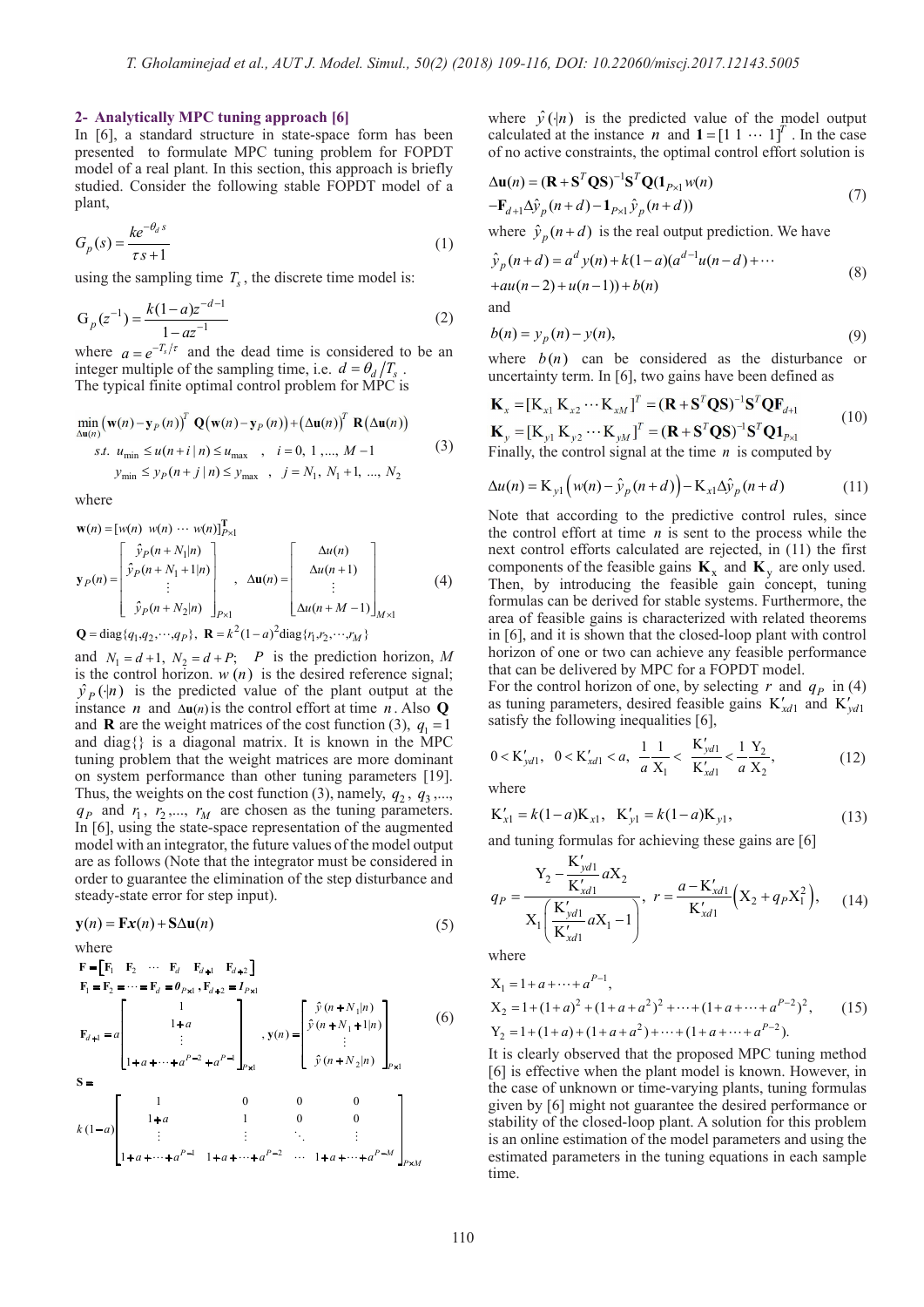## **3- Adaptive MPC Tuning Algorithm**

Online identification of dynamic systems provides the model of system at each sampling time. This estimated model can then be used in the MPC tuning rules.

# 3- 1- RLS Formulation

Consider the following model of the system

 $A(z^{-1})v(n) = B(z^{-1})u(n),$ where  $A(z^{-1}) = 1 + a_1 z^{-1} + ... + a_l z^{-l},$  $B(z^{-1}) = b_1 z^{-1} + b_2 z^{-2} + \dots + b_m z^{-m}.$ 

This model can be written as  $y(n) = \varphi^{n}(n-1)\theta$ , (Regression Model)

where

$$
\Phi(n-1) =
$$
  
[-y(n-1) - y(n-2) ... - y(n-l) u(n-1) ... u(n-m)]<sup>T</sup>

 $\theta = [a_1 \ a_2 \ ... \ a_l \ b_1 \ ... \ b_m]^T$ 

Then, RLS algorithm can be stated briefly as follows

$$
\hat{\boldsymbol{\theta}}(n) = \hat{\boldsymbol{\theta}}(n-1) - \mathbf{K}(n) \big[ y(n) - \boldsymbol{\phi}^{T}(n) \hat{\boldsymbol{\theta}}(n-1) \big] \tag{16}
$$

where

$$
\mathbf{K}(n) = \mathbf{P}(n-1)\varphi(n)\big[\mathbf{I} + \varphi^{T}(n)\mathbf{P}(n-1)\varphi(n)\big]^{-1} \tag{17}
$$

and

$$
\mathbf{P}(n) = \left[\mathbf{I} - \mathbf{K}(n)\mathbf{\varphi}^{\mathrm{T}}(n)\right]\mathbf{P}(n-1)
$$
\n(18)

As for an unknown time-varying plant the polynomials  $A(z^{-1})$  and  $B(z^{-1})$  and, thus, the parameters vector  $\theta$  are unknown and just the vector of inputs and outputs **φ**(n) and the output  $y(n)$  are known, by selecting the proper initial conditions (initial **θ** and the covariance matrix **P** ), the unknown parameters vector **θ** can be obtained through the relations (16), (17) and (18).

Note that in this paper, the time delay is estimated via the proposed method in [16].

3- 2- Application of RLS in Tuning formulas Proposed in [6] Consider the following arbitrary order time-varying real plant:

$$
G_p(z^{-1}) = z^{-d-1} \frac{\hat{B}(z^{-1})}{\hat{A}(z^{-1})},
$$
\n(19)

where supposed that it can be approximated by FOPDT model (2), and  $\hat{B}(z^{-1})$  and  $\hat{A}(z^{-1})$  are the polynomials which are estimated via the RLS method mentioned in part *3-1* which are

 $\hat{B}(z^{-1}) = \hat{k}(1-\hat{a}), \quad \hat{A}(z^{-1}) = 1 - \hat{a}z^{-1}.$ 

Thus, the output of plant (19) can be defined as

$$
y_p(n) = z^{-d-1} \frac{\hat{B}(z^{-1})}{\hat{A}(z^{-1})} u(n).
$$
 (20)

To obtain the desired closed-loop response, the predictive control signal (11) can be used, which can be rewritten as

$$
u(n) = \mathbf{K}_{y1} \frac{1}{1 - z^{-1}} w(n) -
$$
  

$$
\frac{1}{1 - z^{-1}} (\mathbf{K}_{y1} + \mathbf{K}_{x1} (1 - z^{-1})) \hat{y}_p(n + d).
$$
 (21)

Generally, the control signal is

$$
u(n) = \frac{T(z^{-1})}{R(z^{-1})} w(n) - \frac{S(z^{-1})}{R(z^{-1})} \hat{y}_p(n+d),
$$
\n(22)

where the predicted output  $\hat{y}_p(n+d)$  can be obtained by (8). In the above relation, we have

$$
R(z^{-1}) = 1 - z^{-1}, T(z^{-1}) = K_{y1},
$$
  
\n
$$
S(z^{-1}) = (K_{x1} + K_{y1}) - K_{x1}z^{-1}.
$$
\n(23)

Now, from (20) and (22), we have

$$
y_p(n) = \frac{z^{-d-1}B(z^{-1})T(z^{-1})}{A(z^{-1})R(z^{-1})+S(z^{-1})B(z^{-1})z^{-1}}w(n)
$$
 (24)

Substituting  $R(z^{-1})$ ,  $T(z^{-1})$  and  $S(z^{-1})$  in (24) gives

$$
y_p(n) = \frac{z^{-d-1}\hat{k}(1-\hat{a})K_{y1}}{\Delta_{cl}} w(n),
$$
\n(25)

where

$$
\Delta_{cl} = 1 + (-1 - \hat{a} + \hat{k}(1 - \hat{a})\mathbf{K}_{x1} + \hat{k}(1 - \hat{a})\mathbf{K}_{y1})z^{-1} + (\hat{a} - \hat{k}(1 - \hat{a})\mathbf{K}_{x1})z^{-2}.
$$
 (26)

Now, consider the following desired model

$$
G_d(s) = \frac{w_n^2 e^{-\theta s}}{s^2 + 2\zeta w_n s + w_n^2},
$$
\n(27)

where  $\zeta_d$  and  $w_n$  are the damping ratio and the natural frequency of the desired system, respectively.

Please note that since in this method the plant is approximated by an FOPDT model and due to the structure of the predictive control signal (21), the closed-loop system is a second-order model similar to (27). Also, due to the relation of the desired conditions, such as settling time, rise time and overshoot, and the coefficients of transfer function (27), it can be concluded that for each desired output, the desired model (27) can be exactly specified. Also, note that usually, desired conditions of output can be approximated through a second-order timedelay model. But if in a case, a second-order time-delay model is not an accurate approximation, the proposed method in this paper is not usable. The corresponding discrete time model of (27) is

 $G_d(z^{-1}) =$ 

$$
\frac{w_n e^{-\zeta w_n T_s} \sin(w_n \sqrt{1 - \zeta^2} T_s) z^{-d-1}}{\sqrt{1 - \zeta^2} (1 - 2e^{-\zeta w_n T_s} \cos(w_n \sqrt{1 - \zeta^2} T_s) z^{-1} + e^{-2\zeta w_n T_s} z^{-2})}
$$
(28)

which can be rewritten as

$$
G_d(z^{-1}) = \frac{z^{-d-1}B_d(z^{-1})}{A_d(z^{-1})}
$$
\n(29)

Hence, the desired output is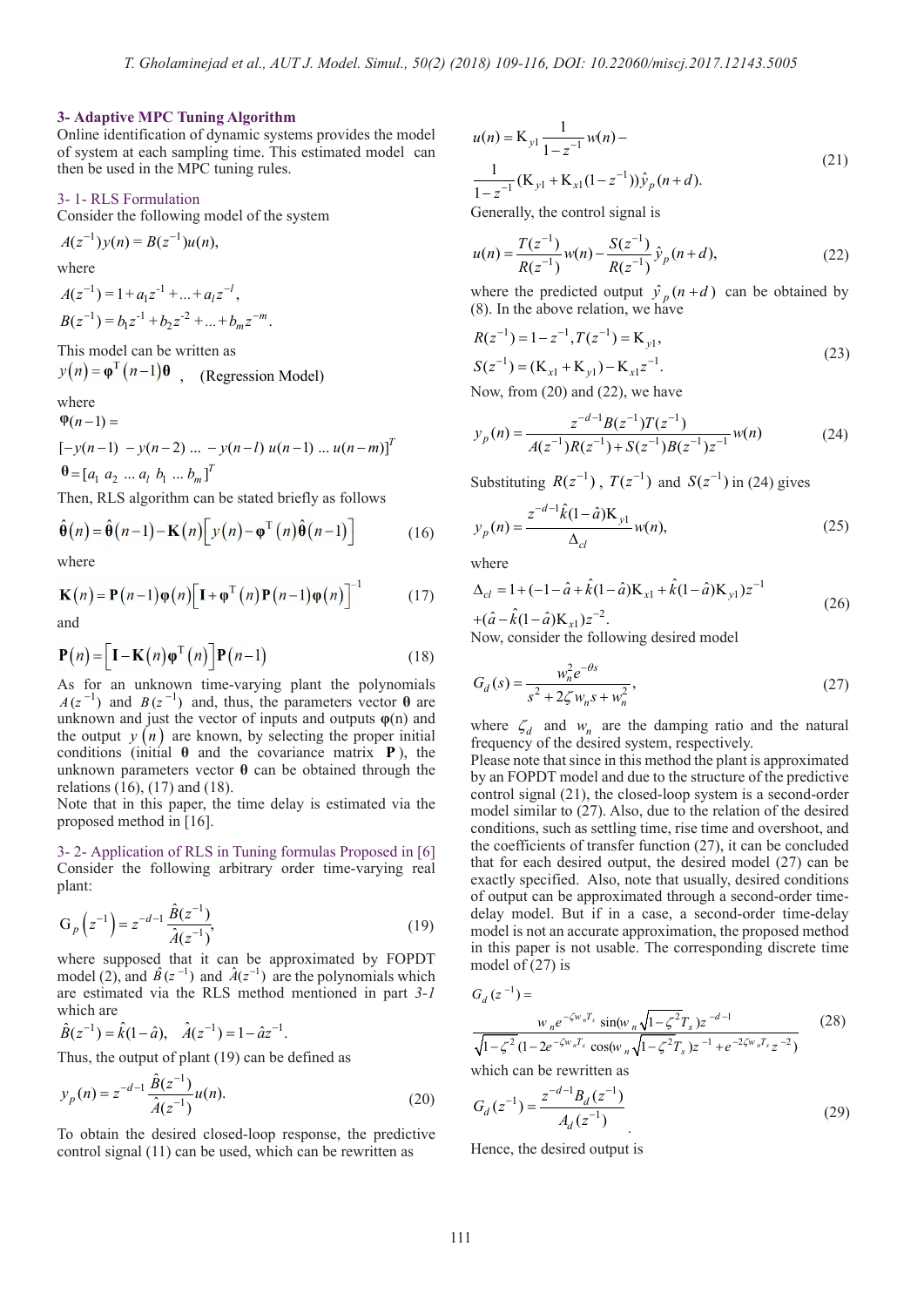$$
y_d(n) = \frac{z^{-d-1}B_d(z^{-1})}{A_d(z^{-1})}w(n).
$$
 (30)

Now, according to (24) and (30), the closed-loop system and the desired model have the same responses if

$$
B(z^{-1})T(z^{-1}) = B_d(z^{-1}),
$$
\n
$$
B(z^{-1}) = B(z^{-1})B(z^{-1}) = 1 \quad (z = 1)
$$
\n(31)

 $A(z^{-1})R(z^{-1})+S(z^{-1})B(z^{-1})z^{-1}=A_d(z^{-1}).$ 

Also,

$$
\hat{B}(z^{-1}) = \hat{b}_0, B_d(z^{-1}) = b_d,
$$
\nwhere (32)

$$
\hat{b}_0 = \hat{k}(1-\hat{a}).\tag{33}
$$

Furthermore, according to  $(25)$ ,  $(26)$ ,  $(30)$  and  $(31)$ , the polynomial  $A_d(z^{-1})$  is obtained as

$$
A_d(z^{-1}) = 1 + a_{d1}z^{-1} + a_{d2}z^{-2} =
$$
  
1 + (-1 -  $\hat{a}$  +  $\hat{k}$ (1 -  $\hat{a}$ )K<sub>x1</sub> +  $\hat{k}$ (1 -  $\hat{a}$ )K<sub>y1</sub>)z<sup>-1</sup> (34)

 $+(\hat{a}-\hat{k}(1-\hat{a})\mathbf{K}_{x1})z^{-2}$ . Thus, according to (32) to (34), the following relations for  $K_{v1}$  and  $K_{v1}$  are derived

$$
K_{x1} = (\hat{a} - a_{d2}) / \hat{b}_0 , K_{y1} = b_d / \hat{b}_0.
$$
 (35)

Now since the model reference parameters  $a_{d2}$  and  $b_d$  are known and the system parameters are estimated in each sampling time through RLS algorithm, the feasible gains  $K_{x1}$  and  $K_{y1}$  are obtained from (35) in each sampling time. Note that after identifying the time-varying system parameters, if the obtained gains from (35) were not feasible, i.e. they did not satisfy (12), we can change the model reference parameters  $a_{d2}$  and  $b_d$  within the desired performance characteristics. It can be obtained in a way that to reach feasible gains  $K_{x1}$  and  $K_{y1}$  we solve multiple LMIs [15]. These LMIs can be stated from (12) as it follows.

1. 
$$
F_1(x): a-K'_{x1} > 0,
$$
  
\n2.  $F_2(x): K'_{x1} > 0,$   
\n3.  $F_3(x): K'_{y1} > 0,$   
\n4.  $F_4(x): -aK'_{y1}X_2 + K'_{x1}Y_2 > 0,$   
\n5.  $F_5(x): -K'_{x1} + aK'_{y1}X_1 > 0.$  (36)

Thus, we have

$$
F(x) := \begin{bmatrix} F_1(x) & 0 & 0 & 0 & 0 \ 0 & F_2(x) & 0 & 0 & 0 \ 0 & 0 & F_3(x) & 0 & 0 \ 0 & 0 & 0 & F_4(x) & 0 \ 0 & 0 & 0 & 0 & F_5(x) \end{bmatrix} > 0,
$$

where  $a, X_1, X_2$  and  $Y_2$  vary in each sampling time and  $x$ is the vector of unknown feasible gains  $K'_{x1}$  and  $K'_{y1}$ . In other words, for each sampling time, the above linear matrix inequalities are solved through the LMI toolbox in MATLAB. Then, the tuning parameters in (14) can be obtained from the resulted gains. The steps involved in the proposed adaptive tuning method of MPC can be summarized as the following algorithm,

1. Obtain the parameters of the approximated FOPDT

discrete model using RLS.

- Estimate the dead time of the process using the method proposed in [16].
- • Apply the obtained delay to the unknown plant (19) and identify the approximated FOPDT model parameters using RLS (equations (16), (17) and (18)).
- 2. Calculate the gains in (35) for the estimated parameters of step 1.
- If the calculated gains of (35) are feasible, go to the next step; otherwise, obtain the desired gains by solving the LMIs (36).
- If the obtained gains from solving  $(36)$  do not generate the model reference parameters  $a_{d2}$  and  $b_d$  within the desired performance characteristics according to (35), the obtained gains are not feasible and the desired response is not reachable.
- 3. Obtain the control signal and apply it to the system.
- 4. Repeat the above steps for each sampling time.

The general structure of the proposed adaptive MPC tuning strategy is shown in Fig. 1.

#### **4- Simulation Results**

In this section, three examples are used to verify the proposed adaptive tuning method. In the first example, a FOPDT plant is used with varying parameters. In the second example, the nonlinear pH process is considered and, finally, in the third



#### **Fig. 1. Block diagram of the proposed method for adaptive tuning of MPC.**

example, a second-order plant whose parameters vary is considered.

4- 1- Example 1

Consider the following FOPDT process [6]

$$
G_P(s) = \frac{1.5e^{-4s}}{10s + 1}.
$$
  
Let  $T_s = 1$  sec. The related discrete transfer function is

$$
G_P(z^{-1}) = \frac{0.1425z^{-5}}{1 - 0.905z^{-1}}.
$$

Let the desired closed-loop performance has a maximum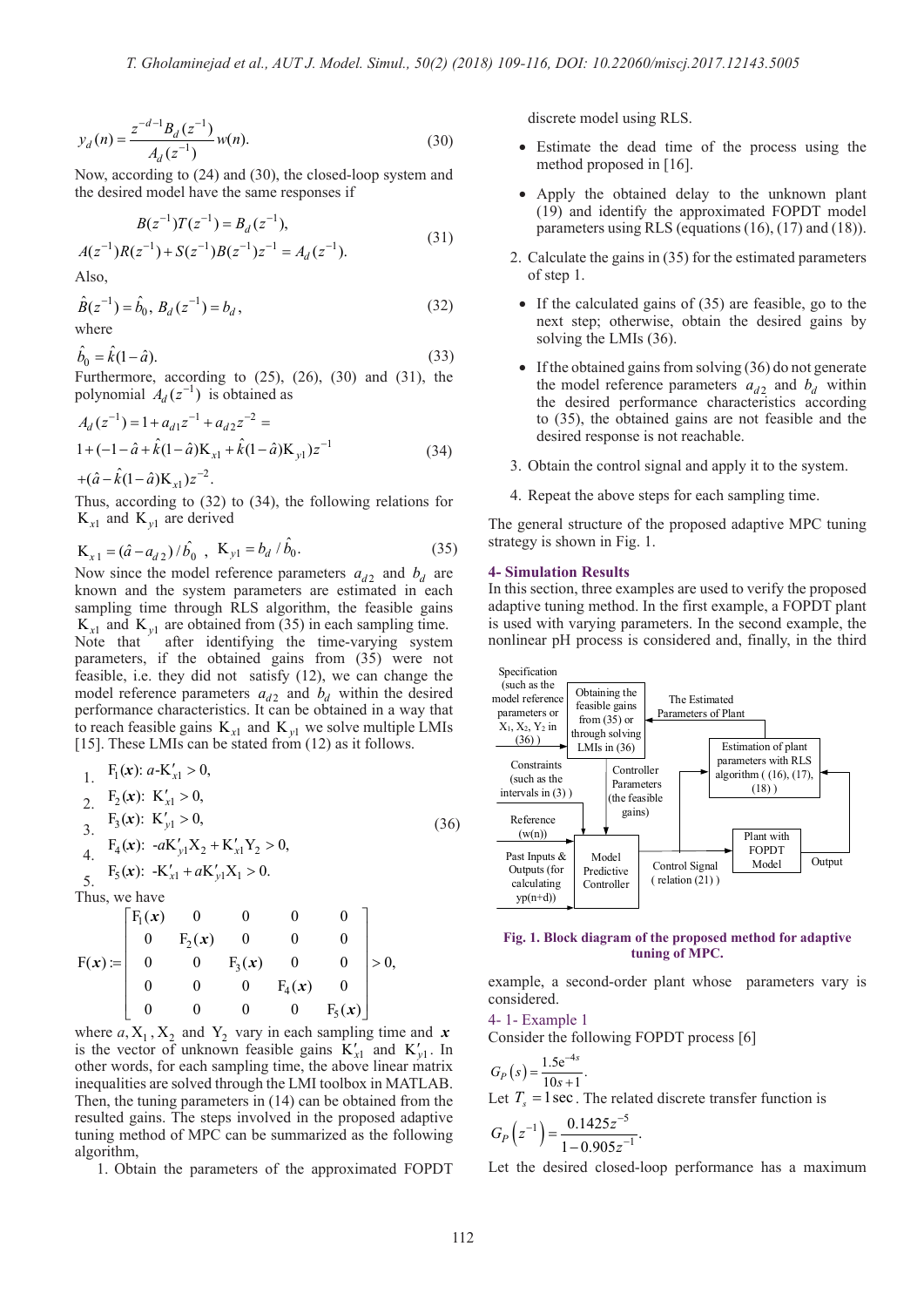overshoot of 10% and a settling time of 14 sec up to 24 sec. A transfer function that satisfies these requirements can be

$$
G_d\left(z^{-1}\right) = \frac{0.1z^{-5}}{1 - 1.505z^{-1} + 0.6048z^{-2}},
$$

which is selected as the desired reference model. It is assumed that the plant parameters are unknown. Assume a 30% change in the parameter *k* at the time 300 sec and also a 50% change for parameter *a* at the time 800 sec occur. First, we apply the non-adaptive MPC tuning [6]. Fig 2 shows the results. We can see that although for the 30% variation of the parameter  $k$  in 300 sec, tracking is accetable (and only we have a small overshoot for a short time) but for 50% variation of parameter *a* in 800 sec, the non-adaptive MPC cannot track the reference signal.

Now, we apply the proposed adaptive MPC tuning strategy, and the results are shown in Figs 3, 4 and 5. In Fig. 3 it is shown that, the parameters of the system have converged to their real values after few seconds. Also, it can be seen that in Figs. 3a and 3b, the sudden variation of each parameter *k* and *a* temporarily affects the other one. In this example, forgetting factor is selected as 0.96. In Fig. 4 the controller parameters are shown and we can see that they have positive values and are therefore acceptable. Since parameters *r* and  $q_p$  according to (14) only include the system parameter *a* , they have not been affected by the change of parameter *k* , and only their estimations were affected within the transient time. Note that in this example, because the model of the plant is known (while in real applications the model is unknown with unknown variation), we can obtain the accurate controller parameters. Thus, in Fig 4, it has been shown that through the proposed adaptive MPC tuning method, the accurate controller parameters can be followed by any variation in the plant model parameters. Fig. 5 shows the closed-loop responses for the proposed adaptive MPC tuning method. The efficiency of the proposed method is shown in this figure and it can be seen that the sudden variation in 300 and 800 sec have been handled with very small overshoots.







**Fig. 3. The estimated parameters of** *d***,** *a* **and** *k***,** a: time delay  $d$ , b: time constant  $a$ , c: gain  $k$ .



**Fig. 4. The estimated MPC tuning parameters, a: predictive controller parameter** *r***, <b>b**: predictive controller parameter  $q_p$ .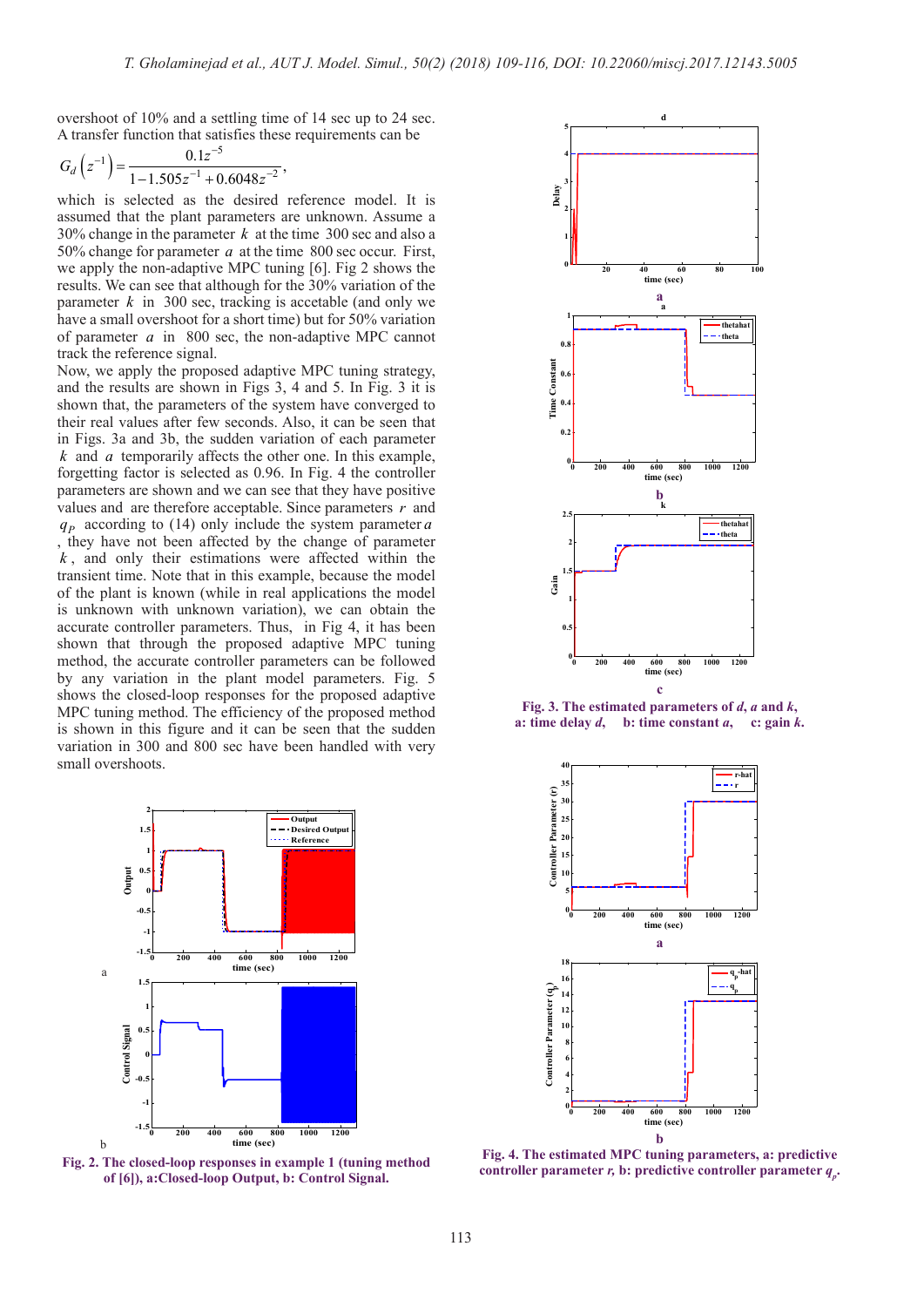

**Fig. 5. The closed-loop responses in example 1 (Adaptive tuning method), a: Closed-loop output, b: Control Signal.**

# 4- 2- Example 2 (The Nonlinear pH Process)

Now, the proposed method is tested via the nonlinear pH process [17]. This process is a good benchmark to evaluate controllers. The dynamic and static equations of pH process can be found in [17]. Assume the following FOPDT model for the pH process in an operating point

$$
G_P(s) = \frac{0.9e^{-30s}}{100s + 1} \xrightarrow{T_s = 0 \text{ sec}} G_P(z^{-1}) = \frac{0.08565z^{-4}}{1 - 0.9048z^{-1}}.
$$

Let  $K'_{xd1}$  and  $K'_{vd1}$  be selected as 0.7 and 0.148, respectively, using the results of [6]. Fig. 6 shows the system output and the control signal in the case of non-adaptive tuning based on [6] and it can be seen that for the above constant FOPDT model, the non-adaptive MPC proposed in [6] is unable to control the neutralization pH process for the pH values 8 and 8.5. Now consider the proposed tuning method. It should be noted that the indirect RLS method for adapting this process is sensitive to the system parameters initial values. Fig. 7 shows the closed-loop responses of the adaptive proposed tuning method. It is shown that tracking performance is good. The effectiveness of the proposed tuning strategy is evident after comparing Figs. 6 and 7, and the control problem at pH values 8 and 8.5 in the non-adaptive MPC is resolved.

#### 4- 3- Example 3 (Higher Order System)

In this example, a high-order plant is considered [19],  $s_P(s) = \frac{e^{-50s}}{(150s+1)(25s+1)},$ *s* −  $G<sub>s</sub>(s) =$ 

$$
G_P(s) = \frac{c}{(150s+1)(25s+1)},
$$

where the corresponding discrete-time transfer function is



**Fig. 6. Closed-loop responses for the pH process (tuning method [6]), a: Closed-loop output, b: Control Signal.**



**Fig. 7. Closed-loop responses for pH process (Adaptive tuning method), a: Closed-loop output, b: Control Signal.**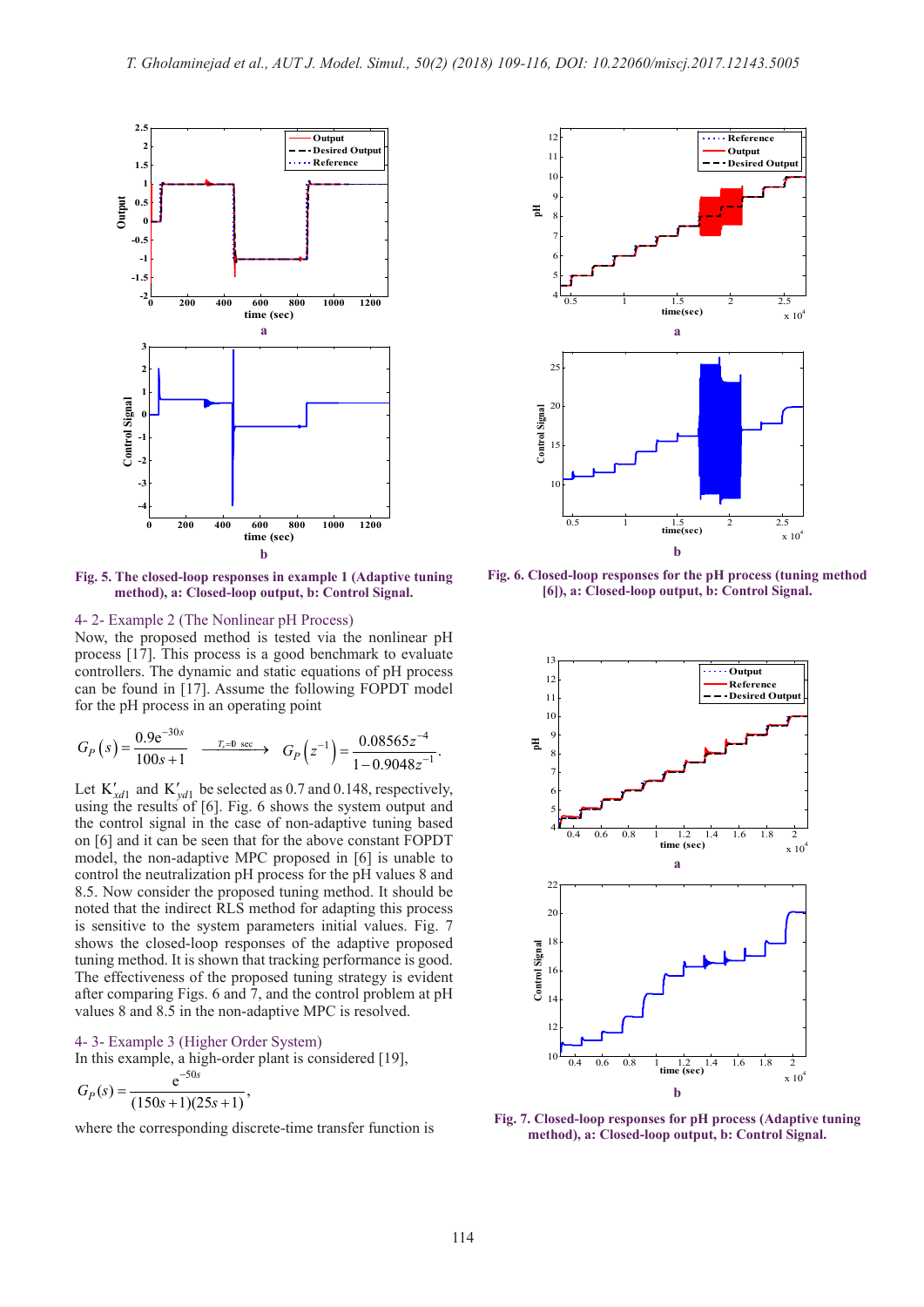$$
G_p(z^{-1}) = z^{-4} \frac{0.004378 + 0.02879z^{-1} + 0.005041z^{-2}}{1 - 1.482z^{-1} + 0.5203z^{-2}} \rightarrow
$$
  

$$
G_p(z^{-1}) = z^{-4} \frac{b_1 + b_2 z^{-1} + b_3 z^{-2}}{1 + a_1 z^{-1} + a_2 z^{-2}}.
$$

A proper approximated FOPDT model for this plant is given in [6] which shows that this high-order plant can be approximated by a FOPDT model with an acceptable error. Hence, in the proposed adaptive MPC method an estimated FOPDT model is derived. It is assumed that all parameters varies as:  $a_1$  multiplies in 0.9 at 800 sec.,  $a_2$  multiplies in 1.05 at 1200 sec.,  $b_1$  multiplies in 5 at 1600 sec.,  $b_2$ multiplies in 10 at 2100 sec., and  $b_3$  multiplies in 0.05 at 2600 sec.

Fig. 8 shows the system output and the control signal for the non-adaptive tuning method of [6] and Fig. 9 shows the same plots for the proposed adaptive MPC tuning method in this paper. It is seen that for the variation of the denominator parameter  $a_1$  at 800 sec., the response of the non-adaptive method is slow compared to the same response of the adaptive method. Also, at 2100 sec., with the variation of the parameter  $b_2$ , the response of the non-adaptive method is unstable while the same response for the adaptive method is stable and yields a good tracking after some seconds. Thus, the effectiveness of the proposed method can be concluded for this high order time-varying plant.

# 4- 4- Comparison of the proposed adaptive tuning method with a well-known online MPC tuning method

In this section, in order to investigate the advantages of the proposed tuning method, a comparison between the proposed method and an online tuning method [9] is presented. For example, consider that a 30% decrement in the parameter *a* and a 50% decrement in the parameter *k* occur at 800 sec. and also a 5% increment in the parameter *a* and a 20% increment in the parameter  $k$  occur at 1800 sec. Fig. 10 shows the result of the comparison between the online tuning method in [9] with the proposed adaptive tuning method in this paper. It shows that the reaction of the online tuning method to the system dynamic changes is more than the proposed method in this paper and the obtained response from the method of [9] is not desirable. Also, note that in the proposed online tuning method in [9], the initial plant model must be available and the online method of [9] can be affected just by unpredicted disturbances and unknown model parameters variations, while the proposed method in this paper does not need the initial plant model.

Note that the proposed method in this paper can be used either in the case that the plant model is unknown and timevarying or in the case that an unknown disturbance is applied to input or output. In these two cases, the new parameters of the FOPDT model are identified in each sampling time and for the desired closed-loop output, the tuning parameters of the predictive controller are obtained.



**Fig. 8. Closed-loop responses for the second-order plant in example 3 (tuning method [6]), a: Closed-loop Output, b: Control Signal.**



**Fig. 9. Closed-loop responses for the second-order plant in example 3 (proposed adaptive MPC tuning method in this paper), a: Closed-loop Output, b: Control Signal.**